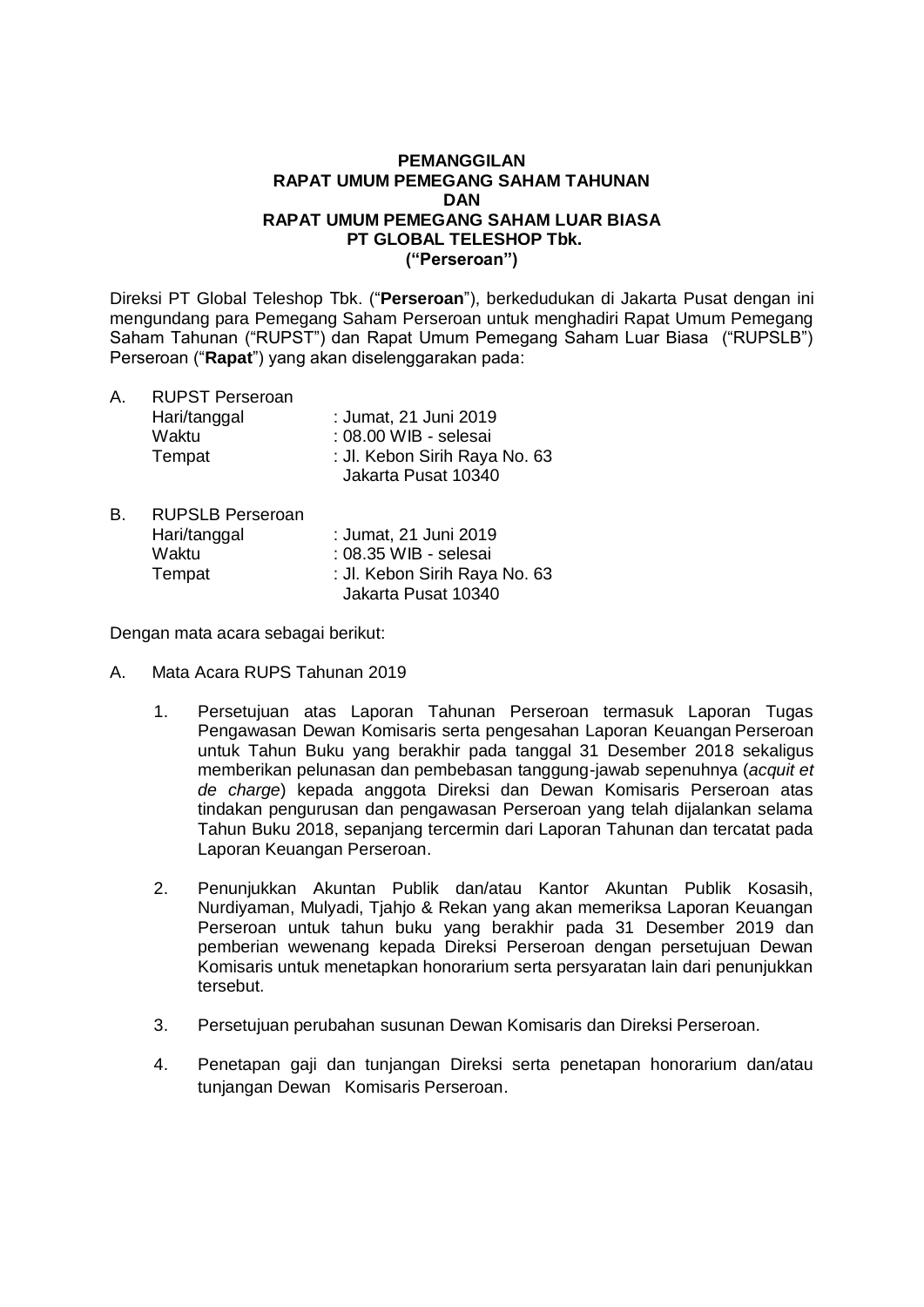5. Perubahan Pasal 3 Anggaran Dasar Perseroan untuk disesuaikan dengan Klasifikasi Baku Lapangan Usaha Indonesia (KBLI) tahun 2017 dan tidak mengubah kegiatan usaha utama.

Dengan penjelasan sebagai berikut:

- a. Mata acara Rapat ke-1, ke-2, dan ke-4 merupakan agenda yang rutin diadakan dalam RUPS Tahunan Perseroan. Hal ini sesuai dengan ketentuan dalam Anggaran Dasar Perseroan, Undang-Undang No.40 tahun 2007 ("**UUPT**") dan Peraturan Otoritas Jasa Keuangan (POJK).
- b. Mata acara Rapat ke-3 merupakan perubahan susunan untuk anggota Dewan Komisaris dan/atau Direksi Perseroan.
- c. Mata acara Rapat ke-5 dimaksudkan untuk menyesuaikan narasi Pasal 3 Anggaran Dasar Perseroan tentang Maksud dan Tujuan serta Kegiatan Usaha dengan Klasifikasi Baku Lapangan Usaha Indonesia (KBLI) tahun 2017 berdasarkan Peraturan Pemerintah Nomor 24 Tahun 2018 tentang Pelayanan Perizinan Berusaha Terintegrasi Secara Elektronik.
- B. Mata Acara RUPS Luar Biasa
	- 1. Persetujuan atas rencana Perseroan untuk menjaminkan saham Perseroan di anak-anak perusahaan kepada PT. Bank Mandiri (Persero) Tbk.

Dengan penjelasan sebagai berikut:

Mata acara Rapat ke-1 merupakan mata acara guna memenuhi ketentuan Pasal 16 ayat 10 Anggaran Dasar Perseroan.

## **Catatan:**

- 1. Sehubungan dengan Rapat tersebut, Perseroan tidak mengirimkan undangan tersendiri kepada Pemegang Saham Perseroan, sehingga iklan pemanggilan ini merupakan undangan resmi bagi semua Pemegang Saham Perseroan.
- 2. Bahan mata acara Rapat tersedia di kantor Perseroan sejak tanggal pemanggilan Rapat sampai dengan tanggal diselenggarakannya Rapat.
- 3. Para pemegang saham atau kuasanya yang akan menghadiri Rapat, sebelum memasuki ruangan Rapat harus menyerahkan kepada petugas pendaftaran :
	- a. Fotokopi Kartu Tanda Penduduk (KTP) atau tanda bukti identitas lainnya yang masih berlaku untuk pemegang saham perorangan.
	- b. Fotokopi Anggaran Dasar terakhir dan akta pengangkatan anggota Direksi dan anggota Dewan Komisaris atau pengurus terakhir beserta bukti pendaftaran pada instansi yang berwenang, termasuk tetapi tidak terbatas kepada Menteri Hukum dan Hak Asasi Manusia Republik Indonesia untuk pemegang saham berbentuk badan hukum; dan
	- c. Asli KTUR (Konfirmasi Tertulis Untuk RUPS).
- 4. Yang berhak hadir atau diwakili dalam Rapat tersebut adalah pemegang saham yang namanya tercatat dalam Daftar Pemegang Saham Perseroan pada hari Selasa, 28 Mei 2019, pukul 16.00 WIB.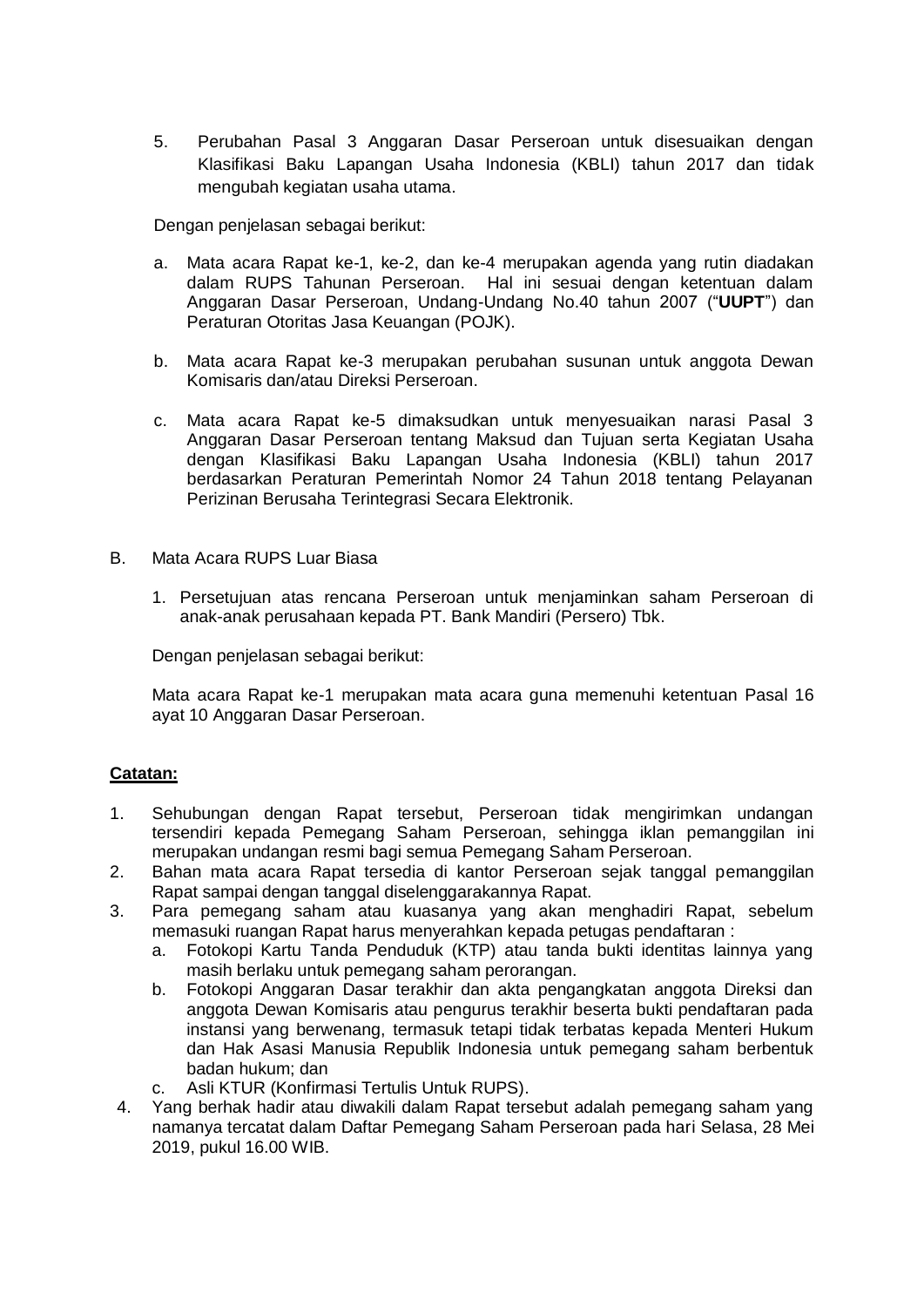- 5. Pemegang Saham yang tidak dapat hadir dalam Rapat, dapat diwakili oleh kuasanya dengan Surat Kuasa yang sah.
- 6. Anggota Dewan Komisaris, Direksi dan karyawan Perseroan diperkenankan untuk bertindak sebagai kuasa Pemegang Saham yang tidak dapat hadir dalam Rapat, namun tidak dihitung lagi dalam pemungutan suara.
- 7. Formulir surat kuasa untuk menghadiri Rapat dapat diperoleh pada setiap hari kerja pada:
	- a. Kantor Perseroan, Jl. Kebon Sirih Raya No. 63, Jakarta Pusat, Telp (021) 31905997; atau
	- b. Biro Administrasi Efek Perseroan, yakni PT. Raya Saham Registra, Gedung Plaza Sentral, Lt. 2 Jl. Jend. Sudirman Kav. 47 – 48, Jakarta 12930, Telp (021) 2525666.
- 8. Untuk lebih mempermudah pengaturan dan demi tertibnya Rapat, para Pemegang Saham atau kuasanya diminta dengan hormat untuk hadir ditempat Rapat 30 (tiga puluh) menit sebelum Rapat dimulai.

#### **Jakarta, 29 Mei 2019 Direksi Perseroan**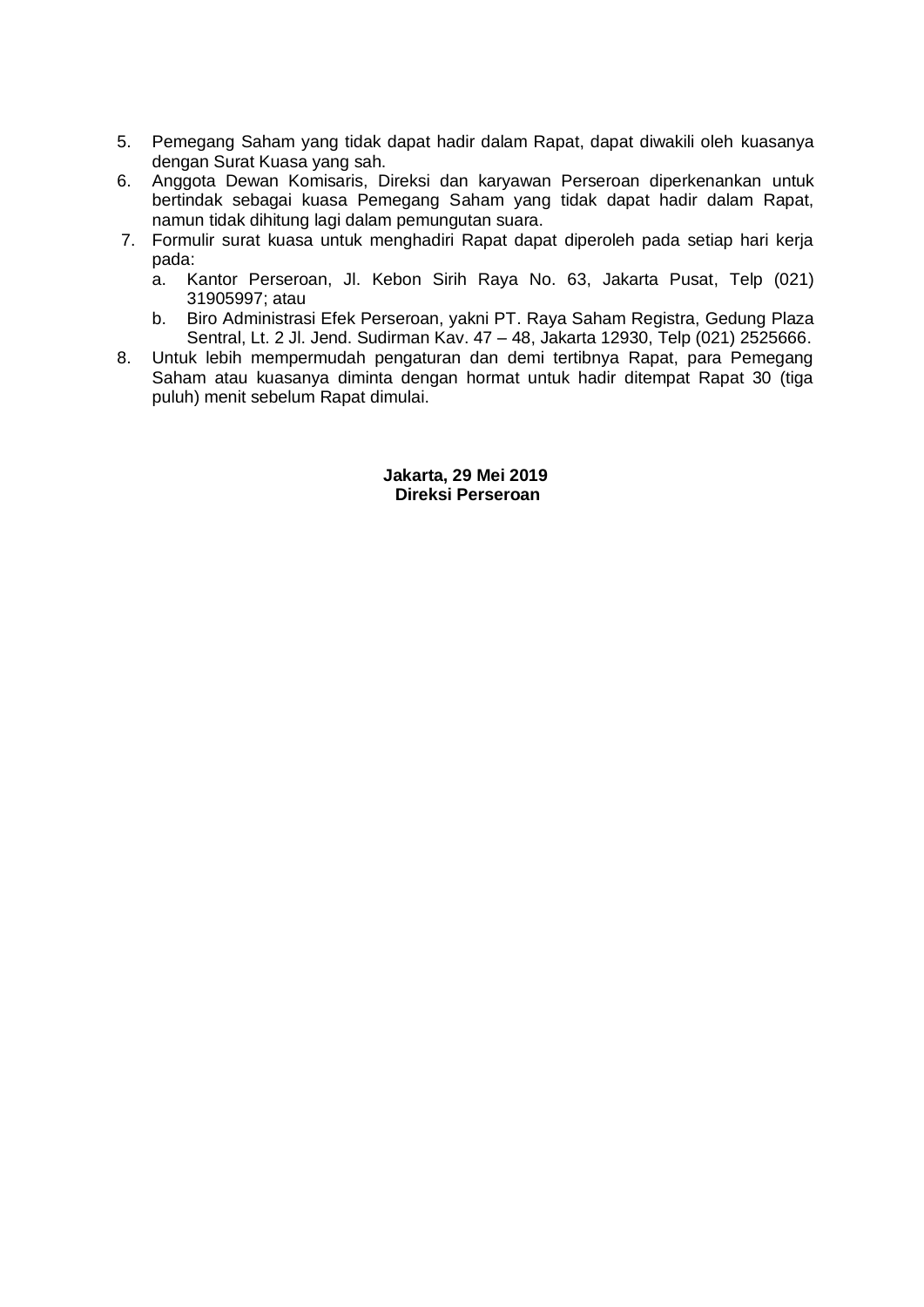# **NOTICE OF THE ANNUAL GENERAL MEETING OF SHAREHOLDERS AND EXTRAORDINARY GENERAL MEETING OF SHAREHOLDERS OF PT GLOBAL TELESHOP Tbk. (the "Company")**

The Board of Directors of PT Global Teleshop Tbk (the "**Company**"), having its domicile in Jakarta Pusat, hereby invites the Company's Shareholders to attend the Annual General Meeting of Shareholders ("**Annual GMS**") and the Extraordinary General Meeting of Shareholders ("**Extraordinary GMS**") of the Company (the "**Meeting**"), which will be held on:

A. Annual GMS of the Company

| Day/Date | : Friday, 21 June 2019        |
|----------|-------------------------------|
| Time     | $: 08.00$ WIB $-$ finished    |
| Venue    | : Jl. Kebon Sirih Raya No. 63 |
|          | Jakarta Pusat 10340           |

B. Extraordinary GMS of the Company

| Day/Date | : Friday, 21 June 2019        |
|----------|-------------------------------|
| Time     | $: 08.35$ WIB $-$ finished    |
| Venue    | : Jl. Kebon Sirih Raya No. 63 |
|          | Jakarta Pusat 10340           |

With the following agenda:

- A. Annual GMS 2019
	- 1. Approval of the Annual Report of the Company including the Supervisory Report of the Board of Commissioners and the ratification of the Company's Financial Statements for the Fiscal Year ending on 31 December 2018 while also providing the acquisition and discharge of the acquit et de charge to the members of the Board of Directors and the Board of Commissioners of the Company for the action management and supervision of the Company which have been implemented during Fiscal Year 2018, as reflected in the Annual Report and recorded on the Company's Financial Statements.
	- 2. Approval on the appointment of Public Accountant Kosasih, Nurdiyaman, Mulyadi, Tjahjo & Rekan to audit the Company's financial statements for the financial book 2019 and to grant authority to the Board of Director's of the Company with approval from Board of Commissioner to determine the honorarium and other terms & conditions in relation to such appointment.
	- 3. Approval of changes in the composition of the Board of Commissioners and Board of Directors of the Company.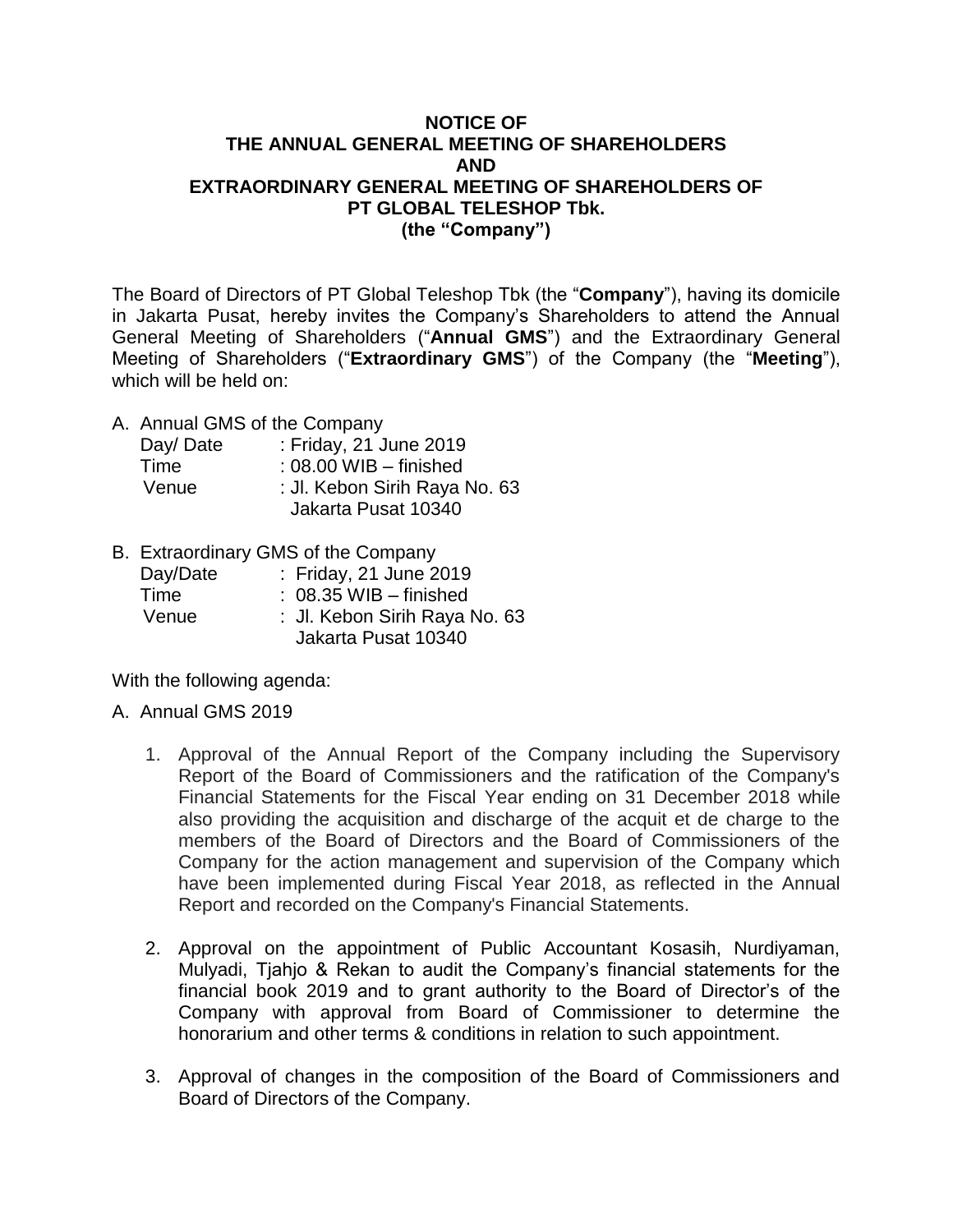- 4. Approval on the salary (ies) and other allowances extended for the Board of Commissioners and Board of Directors of the Company.
- 5. Amendment to Article 3 of the Company's Articles of Association to be adjusted to the 2017 Standard Classification of Indonesian Business Fields (KBLI) and not to change the main business activities.

with the following explanation :

- a. Agenda No. 1, 2, and 4 are routine matters to be resolved at the Annual General Meeting of Shareholders of the Company pursuant to the provisions of the Articles of Association of the Company, Law No. 40 of 2007 on Limited Liability Company ("UU PT") and regulations of the OJK.
- b. Agenda No. 3 is a change of the composition for members of the Board of Commissioners and/or Directors of the Company.
- c. Agenda No. 5 was intended to adjust the narrative of Article 3 of the Company's Articles of Association concerning the Purpose and Objectives and Business Activities with the Standard Classification of Indonesian Business Fields (KBLI) in 2017 based on Government Regulation No. 24 of 2018 concerning Business Licensing Services Integrated Electronically.
- B. Extraordinary GMS
	- 1. Approval to the Company's plan to pledge the Company's shares in subsidiaries to PT. Bank Mandiri (Persero) Tbk.

with the following explanation :

Agenda No.1 is to comply with the provisions of Article 16 paragraph 10 of the Company's Articles of Association.

## NOTES:

- 1. In relation to the Meeting, the Company will not issue a separate invitation with regard to the Meeting to the shareholders of the Company, therefore this Notification shall serve as the official invitation to the shareholders of the Company.
- 2. The material for the Meeting is available in the head office of the Company since the date of this Notification until the day of the Meeting.